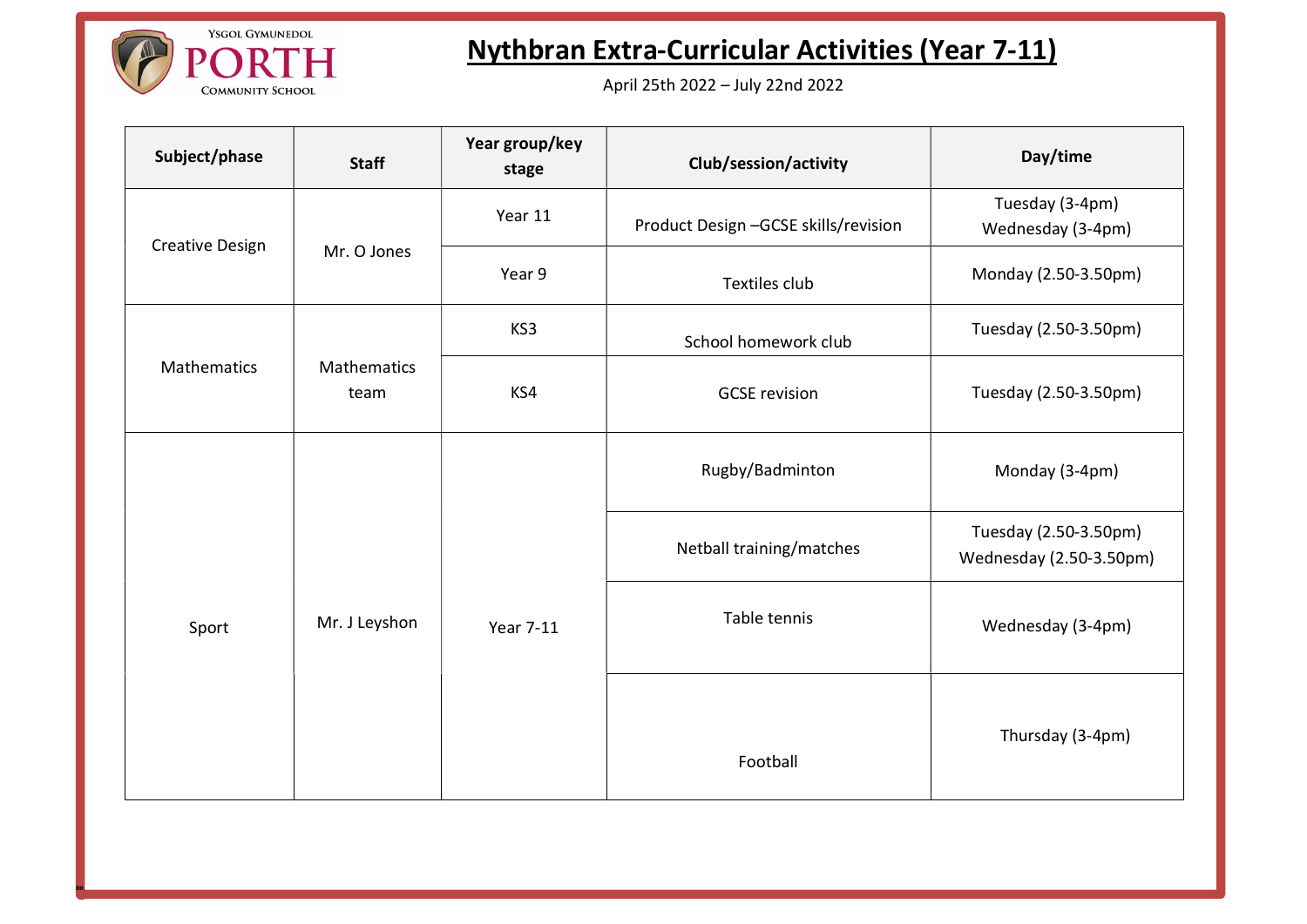

DH**a an t-ainm an t-ainm an t-ainm an t-ainm an t-ainm an t-ainm an t-ainm an t-ainm an t-ainm an t-ainm an t-ai** 

| Languages              | Languages team        | KS4       | Spanish club               | Monday (2.50-3.50pm)                          |
|------------------------|-----------------------|-----------|----------------------------|-----------------------------------------------|
| Languages              | Language team         | KS4       | Welsh club                 | Monday (2.50-3.50pm)<br>Tuesday (2.50-3.50pm) |
|                        | Mr. P Daniels         | Year 7-11 | Art club                   | Wednesday (3-4pm)                             |
| <b>Expressive Arts</b> | <b>Miss J Mullins</b> | Year 7-11 | Guitar club                | Monday (3-4pm)                                |
|                        |                       |           | Ukulele club               | Tuesday (3-4pm)                               |
|                        |                       |           | Pupil/staff singing group  | Tuesday (3-4pm)                               |
|                        |                       |           | Band jam                   | Wednesday (3-4pm)                             |
|                        |                       |           | KS4 revision               | Thursday (3-4pm)                              |
|                        | <b>Science Team</b>   | Year 7-9  | Science club               | Tuesday (3-3.45pm)                            |
| Science                |                       | KS4       | <b>GCSE</b> revision       | Wednesday (2.50-3.50pm)                       |
| <b>Humanities</b>      | Mrs. K Bowling        | Year 11   | Geography catch up session | Monday (2.50-3.30pm)                          |
|                        | Miss. L Hughes        | Year 11   | History catch up session   | Monday (2.50-3.30pm)                          |
| English                | English team          | KS4       | <b>GCSE Revision</b>       | Wednesday (2.50-3.50pm)                       |